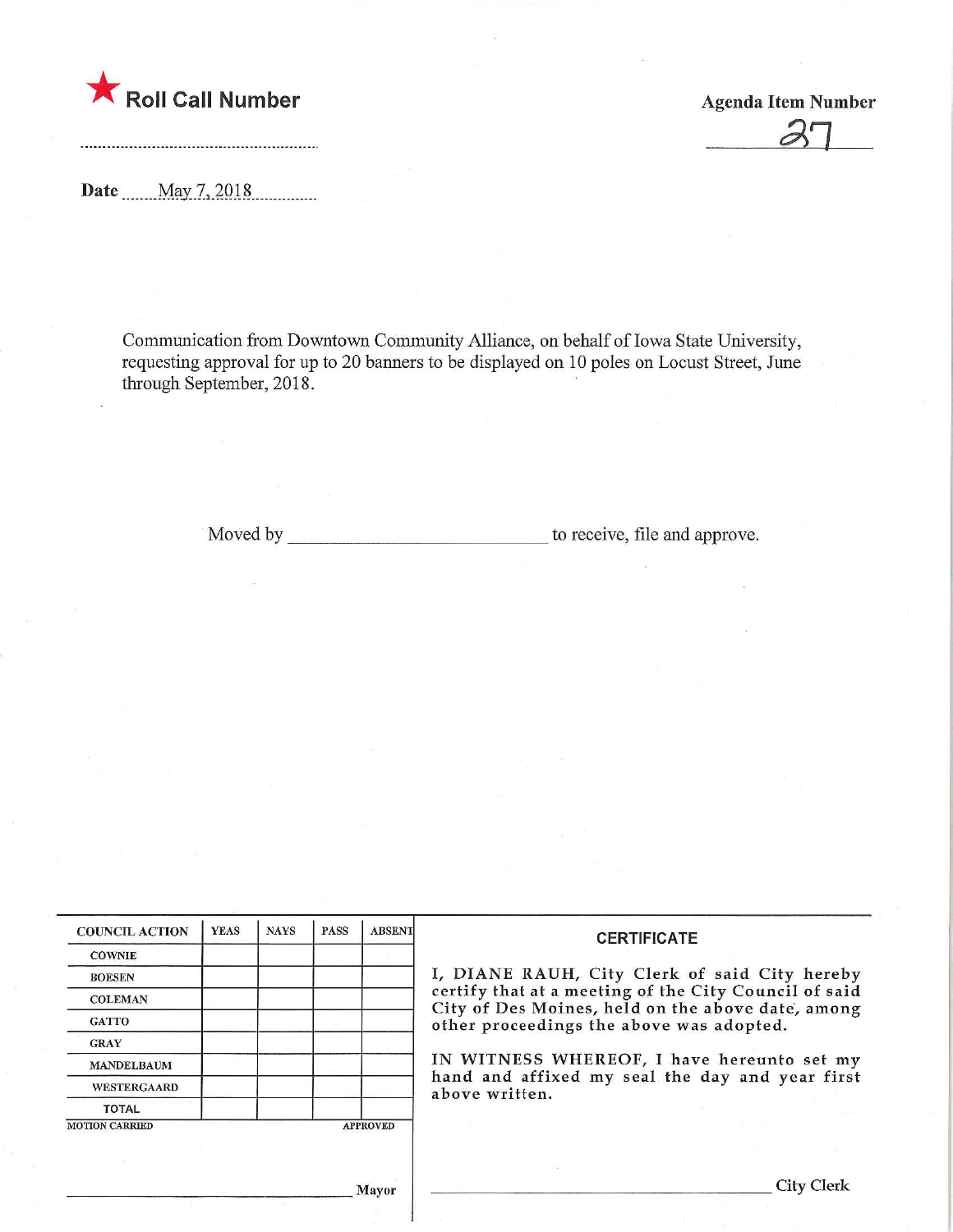



May 2, 2018

The Honorable Members of the City Council City of Des Moines 400 Robert D. Ray Drive Des Moines, Iowa 50309

Dear Honorable Members of the City Council:

On behalf of the Iowa State University, I am submitting the attached banner designs for your approval. If the designs are approved, the Downtown Community Alliance will facilitate the display of up to 20 banners on 10 poles in downtown Des Moines. These banners will be displayed on Locust Street poles June-September.

Thank you for your positive consideration.

Sincerely,

aggu

Maggie Pforts Downtown Community Alliance

Enclosure: Banner designs